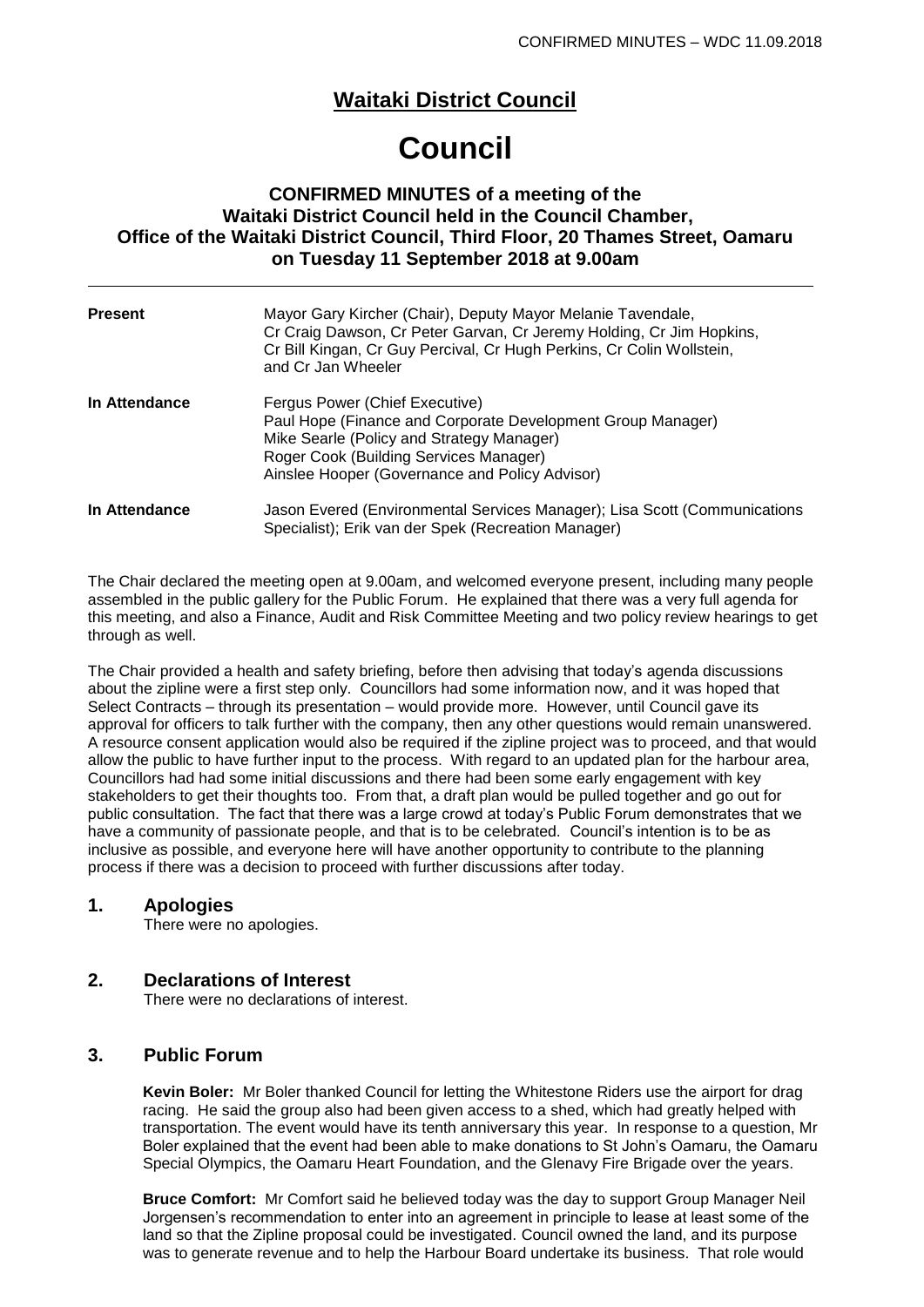still be there for endowment land around the harbour. Mr Comfort believed that endowment land would still be honoured if there was Council agreement in principle today to lease some of the land to the Zipline proposal.

**James Glucksman (Waitaki Tourism Association):** The Association's goal is to develop tourism and while it supported the initiative to broaden tourism offerings, the Association did not want those offerings to detract from current amenities. Therefore, it was strongly opposed to installing a zipline close to the harbour. There were alternative locations (eg further away from the harbour or down the coast), and he urged Councillors to consider long-term issues. The Association recommended that Councillors finalise the harbour area strategy before pursuing the zipline proposal any further. In response to a question, Mr Glucksman advised that, to his knowledge, the Association had not been approached by officers requesting information or feedback.

**Helen Stead:** 1. Mrs Stead supported Council continuing to develop the overall eco-heritage, social, and economic heritage issues and these be aligned with any local or regional district plans. 2. She opposed Council granting Select Contracts either via lease or sale the opportunity to have a zipline over open water and public space without public consultation was required under the Resource Management Act; and 3. Mrs Stead said she believed that, if Council did agree to grant any such lease, then it lacked accountability, denied the public its democratic rights, represented an abuse of process and would mean that Council was acting outside of its delegated authority.

**Donna Demente:** Ms Demente believed the local community was not looking at its strengths, and was instead following an 'obsessive compulsive economic development thrust', and look what that had done to Queenstown, which lacked ambience and any sort of atmosphere. She questioned why Waitaki would want to go ahead and ruin what it had. What was needed wa a clear sort of tourism that values our heritage and what we have got.

**Kevin Murdoch, North Otago Yacht Club:** Mr Murdoch wondered about the height of the zipline wire over the water, given that some yachts were over 16 metres high. He hoped that would be considered in the resource consent process. In response to a question, Mr Murdoch advised that the Club had not been approached by the developers for comment.

**Sue Maturin (Forest and Bird):** Ms Maturin said Forest and Bird supported option 4 in the agenda report, as did the Australasian Seabird group; they did not want the ground to be leased until the harbour plan had been developed first. The Harbour Strategy was the proper opportunity to consider the full range of opportunities for the harbour, to ensure that it was holistic and integrated, and would provide strong guidance about what would or would not be appropriate. If there was agreement to lease now, that might restrict what would be appropriate down the line. The Council report relied on suggesting that the resource consent process is the best one for providing public input, but at this stage, it was not clear that resource consent would be needed. There is no planning analysis in the report. Forest and Bird Waitaki Branch was founded for Oamaru's little blue penguins, and it was involved in restorative planting on Cape Wanbrow. How would that work continue if this zipline initiative went ahead? The Maititi colony has been reduced, but there were other opportunities for a predator-free fence; this proposal would restrict that, too. Ms Maturin urged Councillors to act on the side of caution, and consider the holistic plan first before one proposal was agreed in advance of it.

One Councillor sought clarification from Ms Maturin about why a resource consent may not be required for a zipline proposal. Ms Maturin noted that the report contained no analysis of the proposal, and it might not require a consent. The Chair noted that it was a recommendation from officers that, under the Resource Management Act, any applicant can request a fully notified process, and a condition of any decision to grant a lease would be that they would need to have one. Therefore, it will be a requirement of any lease agreement. In response, Ms Maturin said she was unsure what the legal background to that approach might be.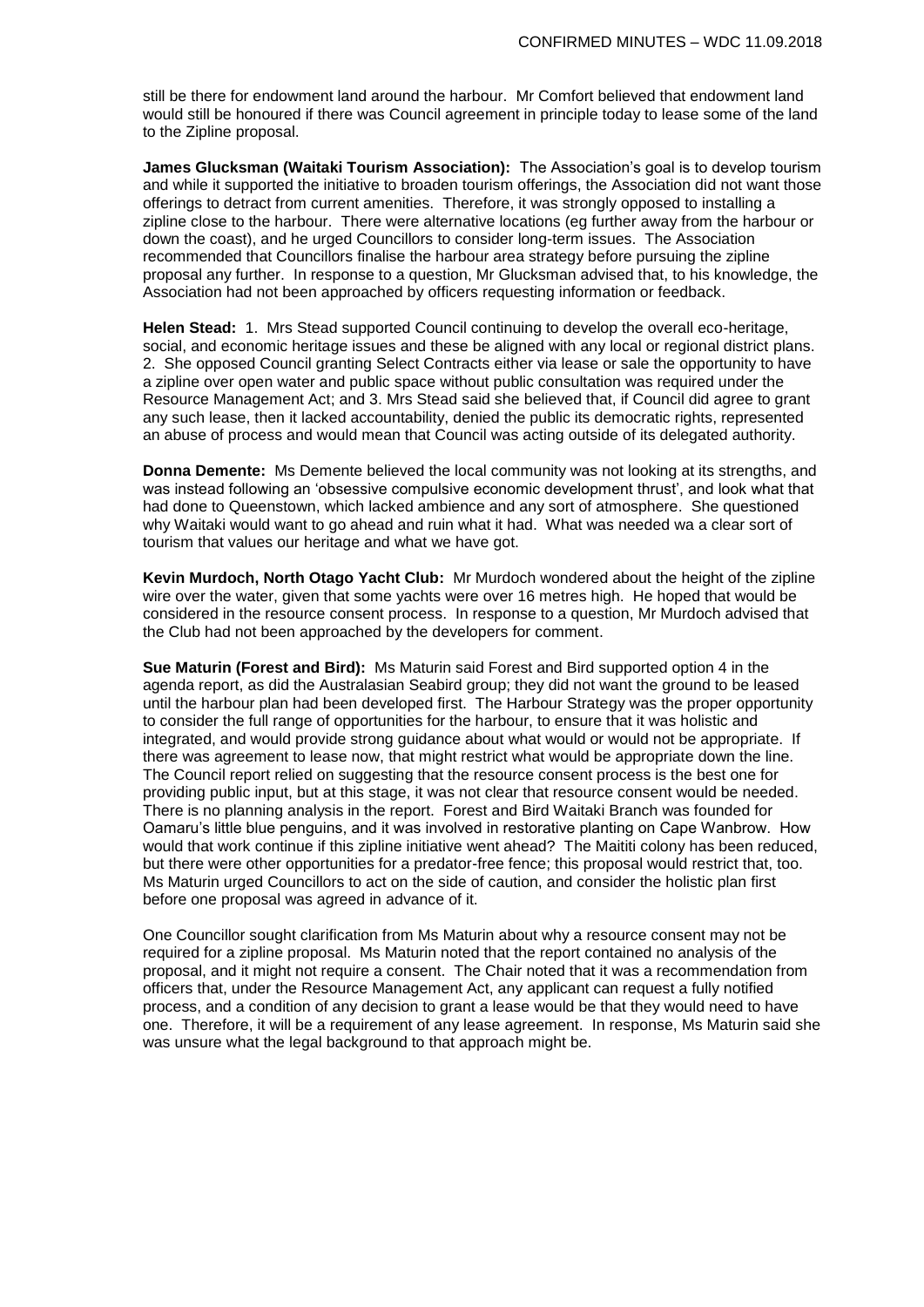**Graeme Clark (Oamaru Whitestone Civic Trust):** Mr Clark said that the Trust was not antiprogress or development. However, trustees were disappointed that they had not been approached at any time about this proposal by the zipline company – informally or formally. It is obvious that the Trust would have an interest in such a proposal given its Constitution, and the Trust was indeed concerned that this proposed would have a negative impact. He wanted the company to consult with the public first prior to any decisions being made, and suggested that the zipline proposal and any other development in the harbour area be put on hold until the Harbour Strategy had been developed with input from key stakeholders. A "shared vision was required".

**Mike Harris, Friendly Bay Boat Society:** Mr Harris said the Society supported option 4 – to defer any decision until the harbour strategy had been put out for public consultation and fully developed. That would allow the community to consider what it might want; whether a zipline fits with that or not would then remain to be seen.

**Jay McMillan:** Ms McMillan said she believed the zipline proposal was 'a joke' when she first read about it. She believed it would not enhance the quality of life for any Waitaki resident, and that was why people came to live here. She suggested Council adopt option 5.

**Frances McMillan:** Miss McMillan also supported option 5. A 900 metre long wire across the harbour area was enough for her to say "no". The harbour is a special place. A petition had been started online in response to the proposal and it already had 800 signatures. When asked, Miss McMillan advised that it was not her petition, so she did not know whether it would be presented to Council or not. The Mayor confirmed that no such petition had been submitted to Council at this time.

**Eden Bradfield:** Mr Bradfield said he thought the zipline was contextually wrong in the harbour because it was not in line with the historic nature of the area. Many of those who had commented on the petition had shared this view.

**Chris Lalas:** Mr Lalas suggested moving the zipline landing southward, to eliminate any possible impact on the Otago shags. He noted that the Otago shags were the only bird species endemic to Otago, and they nested nowhere else. They had first nested on Sumpter Wharf in 2014, and their numbers could double and even triple. The original zipline proposal would have been a major threat and probably total disaster for the shags, so he was grateful that the new proposal had moved away from that initial position. If the landing moved another 100 metres southward then it would not go over the harbour at all, and would eliminate the problem for the shags completely. It would reduce the length of the zipline wire by about 15%, and move it closer to the cliffs.

**Katrina Hazlehurst:** Ms Hazlehurst was one of the volunteers building walking tracks on Cape Wanbrow, and none of them had been approached for comment on the zipline proposal. There were walkers, bikers, etc. She asked who would be responsible if the tracks were closed because of the zipline? There were big costs involved in getting the ground repaired. Secondly, sound carried a long way, and if there was any shrieking or screaming from the zipline, it would reverberate a long way around the valley as the acoustics there were the best on the Cape. Thirdly, she did not believe people would want to talk up to a zipline launch site, so there would be none there in wet conditions. There were also problems with erosion in that area, and what would happen if the road was washed out? She believed the zipline was a good idea, and the community needed to stop thinking everything needed to be centred on the harbour area. But she suggested it be placed elsewhere with other adventure tourism offerings, so that people would stay 2-3 nights and move around the district to participate in multiple activities.

**John Baster:** Mr Baster said he was passionate about Oamaru; believed that the town had many characters that could not be purchased; and that the harbour was the jewel in the crown. He supported having a holistic plan that looks at things. The zipline was a well-intentioned development for the town, but he believed the timing was wrong. He urged Councillors to take a moment, pause, and allow forward thinking and overall vision for the district to gel and then see how everything fits

**Katie White:** Ms White said the zipline proposal was "crass commercialisation".

It was noted that the online petition had been started by 'Anna Brown', and it currently had 827 signatures. It was intended that the petition would be presented to Chief Executive Fergus Power.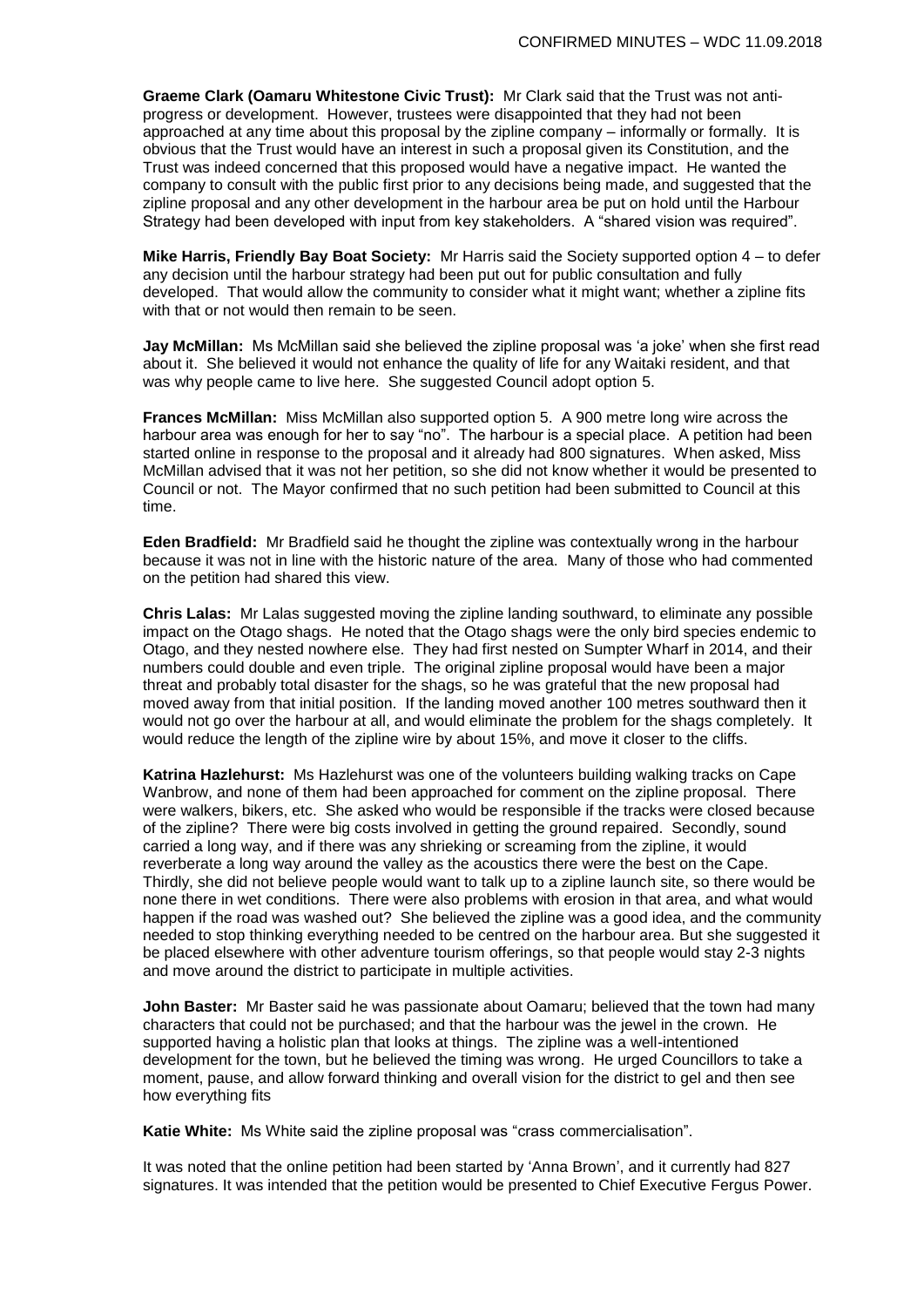The Chair then declared the Public Forum closed at 9.47am. He explained that Select Contracts representatives would now be invited to give their presentation, and then engage with Councillors in a question and answer session afterwards. He advised that the public were welcome to attend both the presentation and Q&A session. He then handed over the chair to Deputy Mayor Melanie Tavendale.

Deputy Mayor Melanie Tavendale assumed the role of Chair at 9.48am, and invited Select Contracts' Darron Charity to make a presentation.

#### **Select Contracts presentation – Zipline Proposal**

Mr Charity gave the Select Contracts presentation, and then engaged in a question and answer session with Councillors. He noted that the zipline was "not a done deal"; and that "just because we can do something doesn't mean we will do it". The company wanted to start something and then finish it. However, ultimately, "if the community doesn't want it, and Council doesn't want it, then we will not proceed".

The Acting Chair then directed the meeting to Agenda Item 17.

**AGENDA ITEMS were taken out of order from this point forward. Discussion and resolutions that follow are recorded in the order of the meeting.**

#### **17. Select Contracts Zipline Proposal**

The report, as circulated, sought to agree on Council's approach to a request from Select Contracts to enter into an Agreement to Lease for a zipline operation from Cape Wanbrow to land just beyond the Steampunk Playground in the Oamaru Harbour.

Policy and Strategy Manager Mike Searle introduced the report on behalf of the author who was away on other Council business. Mr Searle noted that Council's approach with the report was not a decision on the lease itself. Instead, officers had been asked by elected members to present options, and there were five in the report. There was a recommended best option, for the reasons stated, but it did not represent a final decision.

The Acting Chair highlighted that the viewpoint of officers was based on a policy direction from Councillors. Council wanted to be business-friendly. Officers said they would investigate the options and present them in a report. What Council chose to do with those options and the report was a matter for Councillors to decide.

Cr Hugh Perkins presented an alternate motion to the meeting, as follows:

#### MOTION

Cr Hugh Perkins / Cr Jim Hopkins

That Council defers consideration of Select Contract's lease request and invites the company to consult with the community in a public process before a decision is made.

#### **Discussion on the motion:**

The mover and another councillor spoke about the controversial nature of the zipline proposal, and the fact that they wanted more of a steer from the community, and more detailed information (eg about what will be in the playground; what the footprint would be; how it would affect businesses etc) first. There was a lack of detail attached to Option 1, and a staged approach – rather than a "yes or no" – was required in order to give the people of North Otago their democratic right to speak first.

Cr Jim Hopkins said he had seconded the motion because it was permissive and enabling. He believed that issues had been raised during the Public Forum today that needed to be explored, analysed and assessed. The company had genuinely asked for permission; and to come and have a chat. The community was being invited to do just that, which would help inform the next stage of the process.

The Acting Chair said she would vote against the motion, because she believed Council needed to own the consultation with the public and show some leadership. She wanted Council to talk to the community, not ask the company to do that. The biggest issue from her perspective was that Council had been told today there had been some consultation and that there is a petition, but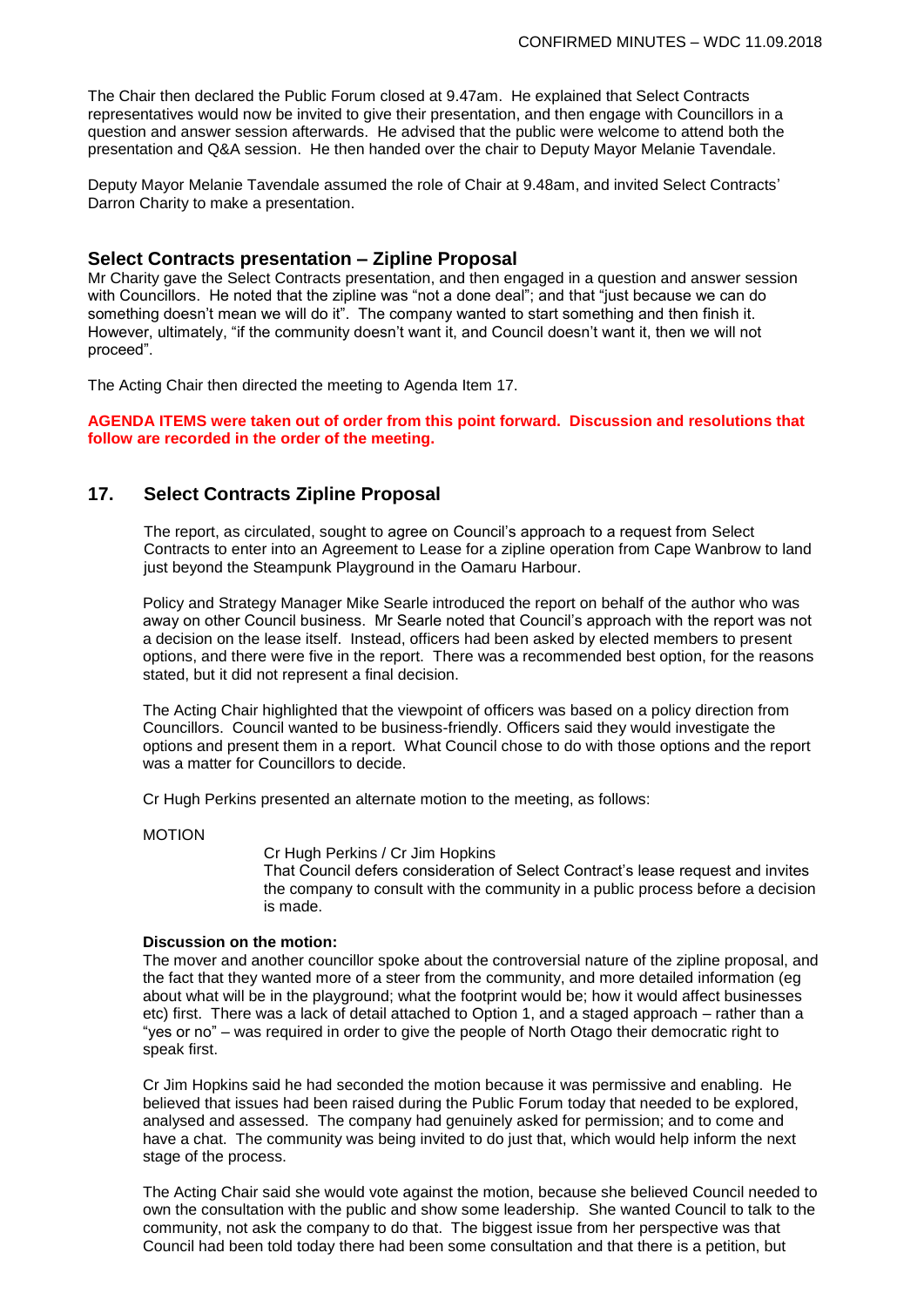Councillors did not know what that all meant yet, and further work needed to be done. She favoured Option 3.

It was noted that the harbour strategy had featured during today's discussions, and yet, realistically, that was a good year away from being put out for public consultation. The proposal was on the table right now, and some felt that Council should move faster (than waiting for the strategy to be developed first). There was some agreement about the desire to move holistically, but the Acting Chair also suggested that the harbour plan would not necessarily resolve everything. Sometimes, things could get lost in an overall plan, and it was better to take the bigger things that really would make changes and consult on them individually. Voting against this motion would enable Council to go out to the community and consult on the zipline proposal before any lease is signed.

Cr Jim Hopkins proposed that the motion be amended slightly to take account of the issues raised, to invite the company to participate with the Council and consult with the community in a public process. The mover of the motion agreed.

Two other Councillors shared their view that everyone seemed to be in agreement that public consultation on this matter was absolutely essential. The lease would be conditional on it. Even if Option 1 was agreed today, the proposal remained very conditional on public consultation.

Another Councillor said he supported the motion and had listened to the other two Councillors who did not have a problem with agreeing to Option 1. His view was that the people must say what they want, so he would also support the motion as proposed.

RESOLVED<br>WDC 2018/155

Cr Hugh Perkins / Cr Jim Hopkins That Council defers consideration of Select Contract's lease request and invites the company to participate with the Council and consult with the community in a public process before a decision is made.

CARRIED UNANIMOUSLY

The meeting was adjourned at 10.48am for morning tea, and reconvened at 11.07am. At that time, Mayor Gary Kircher resumed in the role of Chair.

## **4. Confirmation of Previous Meeting Minutes**

RESOLVED WDC 2018/156 Deputy Mayor Melanie Tavendale / Cr Craig Dawson That Council confirms the public minutes of the 31 July 2018 Council Meeting, as circulated, as a true and correct record of that meeting, with two specific corrections, namely:

- Agenda Item 5, Mayor's Report, second bulletpoint on page 7, line three: "centralisation' be replaced with 'decentralisation'; and
- Agenda Item 14, Representation Review 2018: It was noted that Cr Jim Hopkins had voted against the resolution, but had not asked for the vote to be recorded. The word "unanimous" needs to be deleted. CARRIED

#### **5. Mayor's Report**

The Mayor's report, as circulated, was taken as read. It provided comments to bring Councillors and the public up-to-date with a number of issues that have arisen since the last Council meeting. Topics included the Chief Executive's Interim Performance Review;

Oamaru Harbour and Heritage Quarter Strategy; New Kiwis; Sports and Events Centre; Te Waipounamu me Rakiura Tracks and Trails Strategy Project; Geopark Progress; Oamaru Courthouse Reopening; Harbour Accommodation; and Meetings Attended.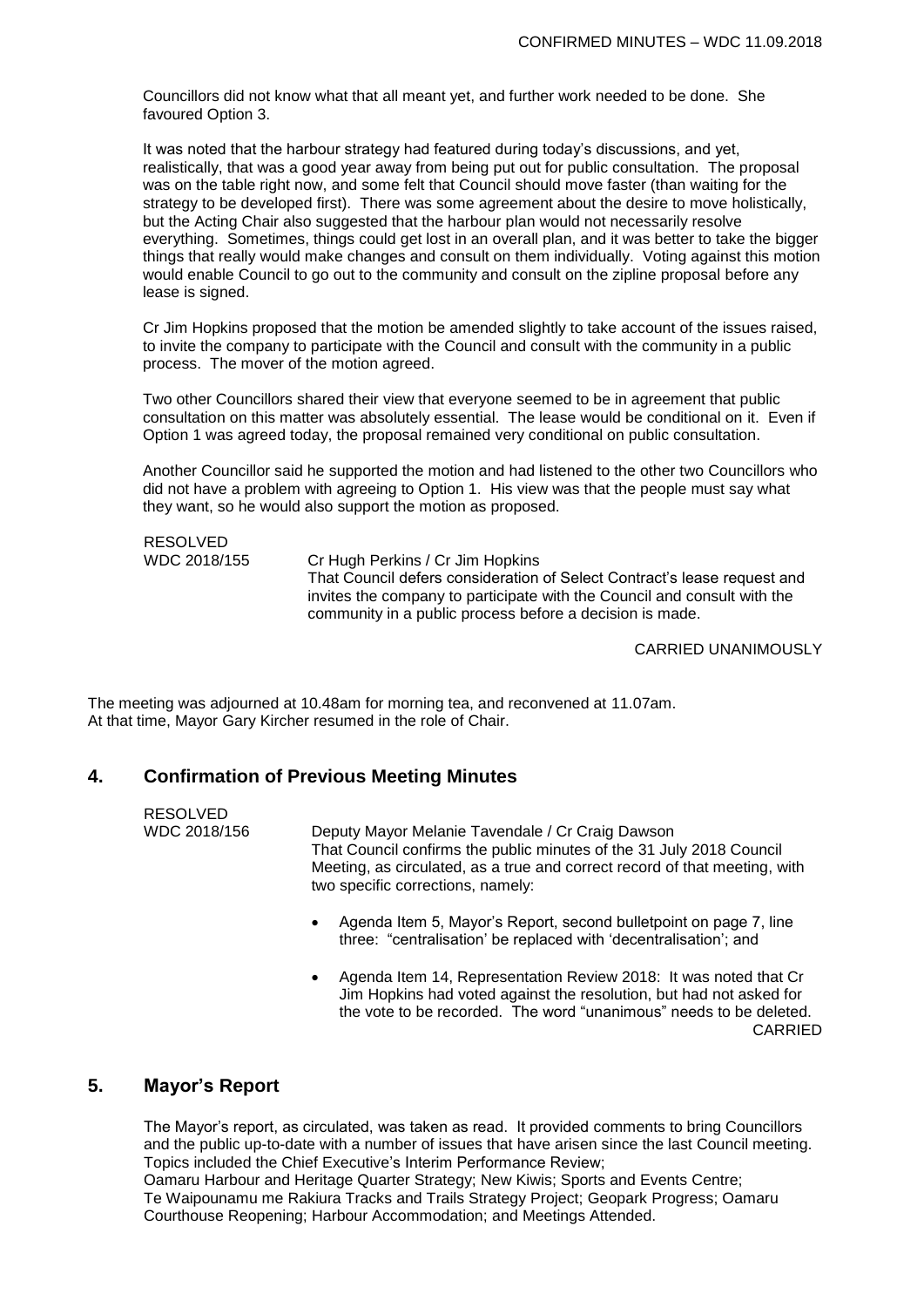*[NOTE: The full version of the Mayor's Report is available on Council's website as part of the "11 September 2018 Council Meeting Final Agenda Papers PUBLIC", and can be accessed through the pathway "Council / Council Meetings / Agendas and Minutes".]*

RESOLVED<br>WDC 2018/157

Cr Jim Hopkins / Deputy Mayor Melanie Tavendale That Council receives and notes the information.

CARRIED

## **6. Chief Executive's Report**

The Chief Executive's Report, as circulated, was taken as read. It provided comments to bring Councillors up-to-date with issues that had arisen since the last Council meeting. Topics included: UNESCO Global Geopark Application; New Zealand Productivity Commission Final Report – Lowemissions Economy; Business and Site Visits; and Meetings Attended.

*[NOTE: The full version of the Chief Executive's Report is available on Council's website as part of the "11 September 2018 Council Meeting Final Agenda Papers PUBLIC", and can be accessed through the pathway "Council / Council Meetings / Agendas and Minutes".]*

Chief Executive Fergus Power advised that the highlight of the month had been the visit by the UNESCO New Zealand Commissioners. They had given the district an '11 out of 10' score in terms of its potential as a Geopark going forward.

There was brief discussion on the low-emissions economy, and the position being taken by central government which could be detrimental to rural economies. Mr Power acknowledged Councillors' concerns on that issue, which is why he had brought the productivity report to their attention at the earliest opportunity. The report noted that the matter was "a complex and difficult problem", and working through it could be expected to be a journey.

RESOLVED

WDC 2018/158 Cr Jim Hopkins / Cr Colin Wollstein That Council receives and notes the information.

CARRIED

The Chair then directed the meeting to Agenda Item 20.

#### **20. Waitaki Community Recreation Centre Annual Report (30 June 2018)**

The memorandum, as circulated, provided Council with the Waitaki Community Recreation Centre Annual Report for the period ending 30 June 2018.

Waitaki Community Recreation Centre Manager Di Talanoa presented the report to Council. She noted that the Trust believed there was a good future for the Centre, and thanked Council for the loan it had provided. Facility hire was trending upwards, and Pacific Island and youth and family groups were using it regularly, which meant it was serving a significant social purpose.

During a brief discussion with Councillors, it was noted that the Board would have an important role to play in design discussions for the new recreation centre, and to be involved in what was happening nationally and how the centres could remain fresh and relevant into the future with new programmes and functions.

The Chair thanked Ms Talanoa for the report, and congratulated her on the Centre's successful year in what had been difficult operating conditions. Ms Talanoa thanked Council and in particular Cr Jeremy Holding for its support and assistance.

RESOLVED<br>WDC 2018/159

Cr Jim Hopkins / Deputy Mayor Melanie Tavendale That Council receives and notes the information.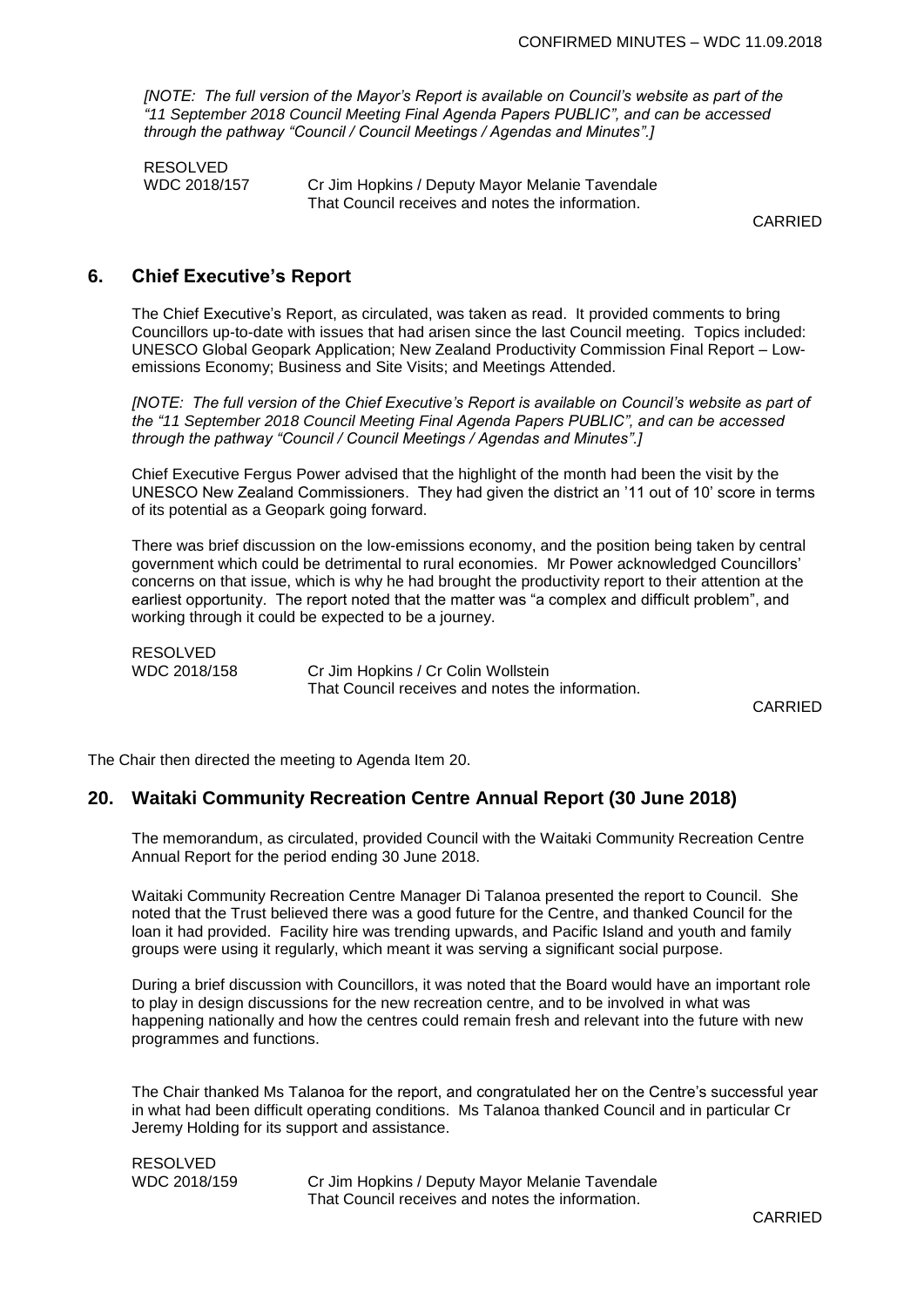The Chair then directed the meeting back to Agenda Item 18.

#### **18. Kurow Duntroon Irrigation Company Redevelopment Loan Proposal**

The report, as circulated, sought Council's consideration of a request from the Kurow Duntroon Irrigation Company (KDIC) for funding assistance by way of a lending facility to facilitate the redevelopment and expansion of the existing irrigation scheme.

Group Manager Paul Hope introduced this agenda item. KDIC representatives Geoff Keeling and Jock Webster were in attendance for this agenda item.

The following points were highlighted / clarified during discussion on the report:

- At a Special General Meeting, KDIC shareholders had voted 94% in favour of continuing with the project and approving the funding levels, which included a prospective loan from Council.
- KDIC Directors are comfortable with the recommendations in the report, including due diligence.
- The economic and environmental benefit outweigh the financial burdens and risks.
- The proposal offered a better rate of return than having the money sitting in the bank.
- The environmental benefits go beyond job creation; streams will be replenished, environmental outcomes will be improved; and livelihoods and security for 900+ people will be guaranteed.
- Growth in the Waitaki district is about what happens in primary industries and the agricultural sector; the CIIL investment provides an opportunity – let's get on with it.

Group Manager Paul Hope highlighted that one of the key considerations was the impact CIIL has had on the project and particularly about its due diligence – its representatives had been very open and willing to accommodate any Council request for information and to share information going forward. From his perspective, as the designated Council officer involved, that had provided a great deal of comfort. Their work was highly professional; they had expert knowledge of the viability of the schemes; and were working closely with KDIC to make the proposal as viable as possible. Mr Hope recommended that level of assurance to Council, and this was acknowledged by those present.

RESOLVED<br>WDC 2018/160 Deputy Mayor Melanie Tavendale / Cr Bill Kingan That Council:

- 1. Noting the potentially strong environmental, economic and social benefits of the redevelopment, agrees to make a debt facility available to the Kurow Duntroon Irrigation Company Limited (KDIC) to help fund the redevelopment of the scheme.
- 2. Confirms that the terms of the agreement are:
	- a. A term no longer than 15 years
	- b. The maximum amount of the facility is \$3 million (including principal and any capitalised interest)
	- c. That part of the principal and interest will be repaid/paid over the term of the loan on a basis equivalent to a "35 year term table mortgage" by way of quarterly payments commencing after practical completion of the redevelopment project.
	- d. Second ranking security will be taken over all assets of KDIC, which will include KDIC's rights under the water supply agreement that it has with shareholders
	- e. The interest rate charged will be set on an annual basis on 31 May each year based on the published BKBM one year swap rate plus 200 basis points (2.0%)
	- f. This funding will be the last funding called upon by KDIC, in particular after the shareholder contributions and Crown Irrigation Investment Limited.
- 3. Instructs the Finance and Corporate Development Group Manager to undertake appropriate due diligence and finalisation of all relevant terms and conditions.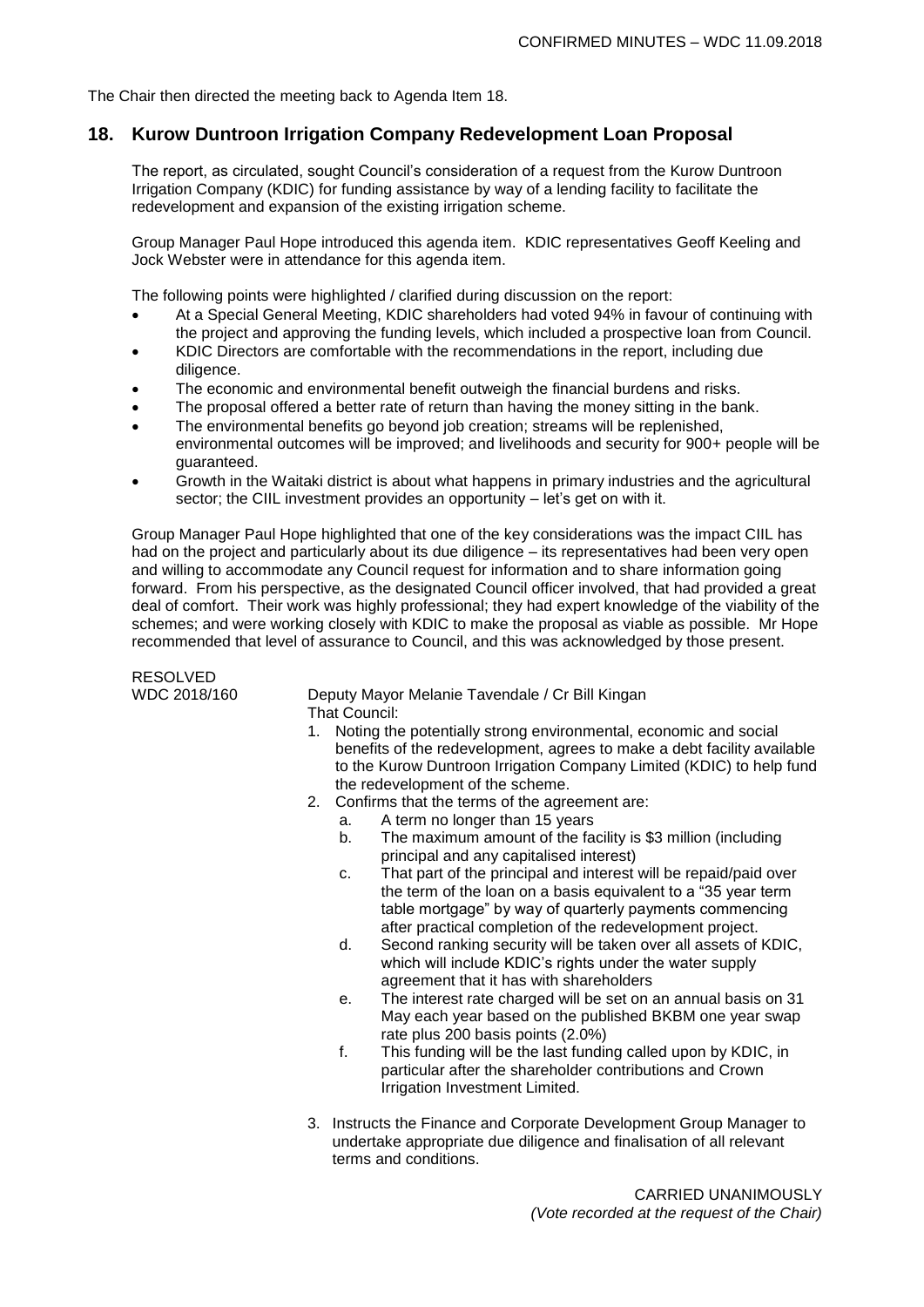Mr Keeling thanked Council for its decision. Mr Webster said he echoed the words of Mr Hope regarding the excellent due diligence of CIIL. He believed that, by the end of September, the company will have met all of the Crown's requirements.

## **7. Recommendations from Heritage, Environment and Regulatory Committee Meeting, 5 June 2018**

Building Control Manager Roger Cook confirmed that the education for this started on 1 August and the infringement fee will come into operation on 1 October.

Deputy Mayor Melanie Tavendale shared her view that workshop discussions around the amount of the fee had favoured \$30, rather than \$40, and she wanted to amend the report recommendation to reflect that. Environmental Services Manager Jason Evered advised that \$40 was specified in legislation. The Chair noted that that was a maximum level, and therefore Council could resolve a lesser amount if it wished to do so.

There was brief discussion on the proposed motion in the report, during which some Councillors believed the recommended \$40 infringement fee was 'right and proper' because it would only penalise those who did not put in any money at all when parking; others believed Council could charge less than the legislation required; still another noted the amount was not critical.

RESOLVED WDC 2018/161

> Deputy Mayor Melanie Tavendale / Cr Craig Dawson That Council:

- 1. Approves no change for Animal Control fees.
- 2. Approves no change for Alcohol fees.
- 3. Approves an annual fee of \$50 for Street Furniture permit.
- 4. Approves introduction of \$30 infringement for 'failing to display' Pay and Display receipt.

CARRIED

## **8. Recommendations from Finance, Audit and Risk Committee Meeting – 14 August 2018**

### **Agenda Item 4 – Carry Forward Report**

| RESOLVED     |                                                                           |
|--------------|---------------------------------------------------------------------------|
| WDC 2018/162 | Cr Jim Hopkins / Cr Craig Dawson                                          |
|              | That Council approves that the projects listed in Appendix 1 (as amended) |
|              | will be carried forward and undertaken in the 2018/19 year.               |

CARRIED

### **Agenda Item 11 – Sundry Year End Issues PE**

#### **(a) Oamaru Blue Penguin Colony**

RESOLVED WDC 2018/163 Cr Colin Wollstein / Cr Jim Hopkins That Council approves an increase in the Oamaru Blue Penguin Colony Internal Loan from \$415,000 to \$566,000 to accommodate the actual cost of building improvements and to reimburse Tourism Waitaki this additional amount, and notes that the lease payments will increase in light of the increased loan amount.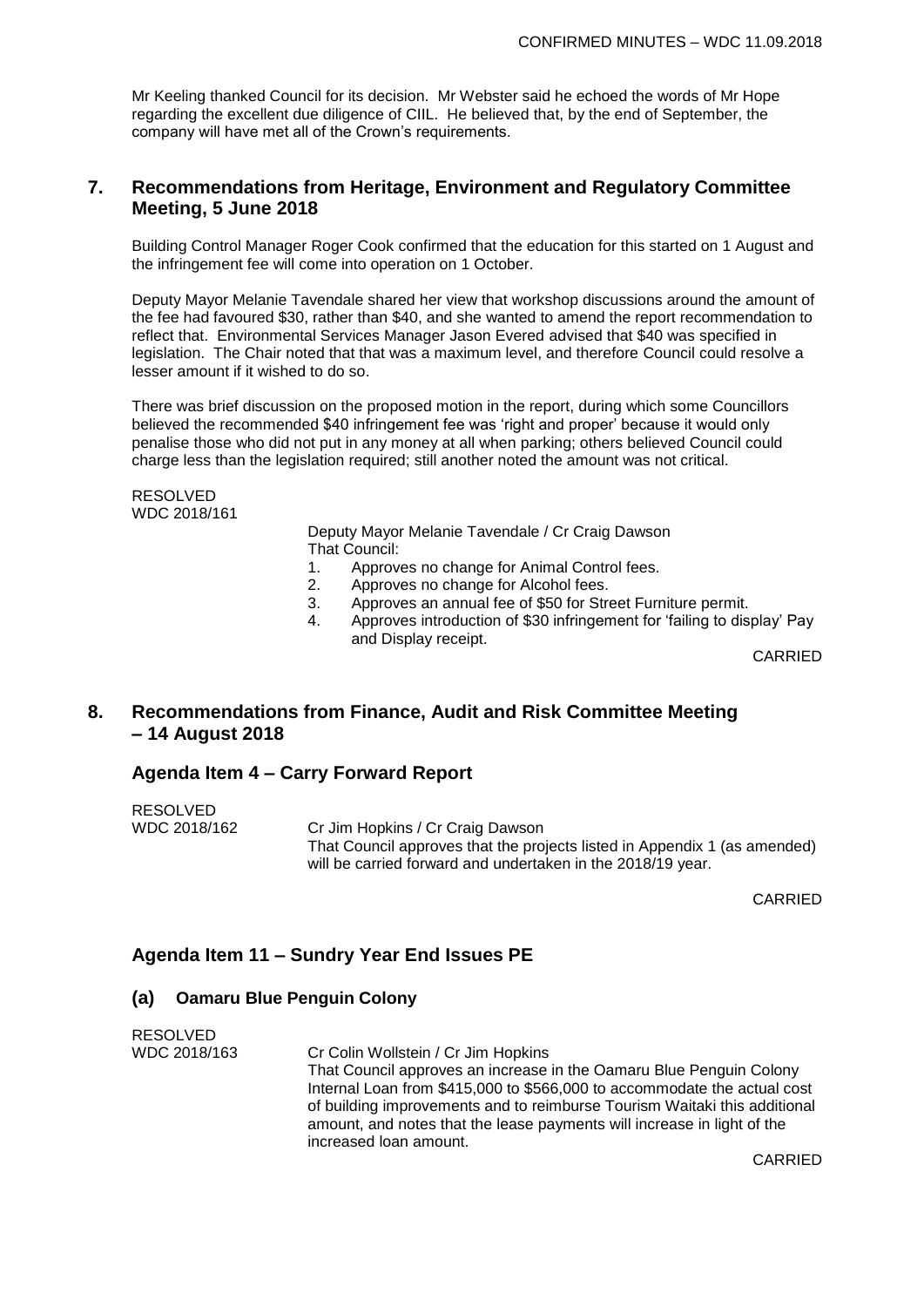#### **(b) Kurow Jockey Club**

#### RESOLVED

WDC 2018/164 Cr Colin Wollstein / Cr Craig Dawson That Council approves a one-off adjustment of \$1,000 to the Kurow Jockey Club water account and that the Club be advised that this is a one-off adjustment.

CARRIED

## **Agenda Item 13(a) – Audit New Zealand Long Term Plan and Consultation Document Management Letters PE**

RESOLVED

WDC 2018/165 Cr Jim Hopkins / Cr Craig Dawson That Council receives and notes the two Audit New Zealand Management Letters on the Long Term Plan and the Consultation Document.

CARRIED

## **Agenda Item 13(b) – Audit New Zealand Interim Audit Report on the Waitaki District Council for the year ended 30 June 2018 PE**

| <b>RESOLVED</b> |                                                                                                                                                   |  |
|-----------------|---------------------------------------------------------------------------------------------------------------------------------------------------|--|
| WDC 2018/166    | Deputy Mayor Melanie Tavendale / Cr Jim Hopkins                                                                                                   |  |
|                 | That Council receives and notes the Audit New Zealand Interim<br>Audit Report on the Waitaki District Council for the year ended<br>30 June 2018. |  |
|                 |                                                                                                                                                   |  |

CARRIED

## **Agenda Item 12 – Renewal of Quotable Value Contract PE**

| <b>RESOLVED</b> |                                                                                                                                                 |
|-----------------|-------------------------------------------------------------------------------------------------------------------------------------------------|
| WDC 2018/167    | Cr Jim Hopkins / Cr Peter Garvan                                                                                                                |
|                 | That Council approves the extension of the contract with Quotable Value<br>for Valuation and Database Management Services for a period of three |
|                 | years.                                                                                                                                          |
|                 | CARRIFI                                                                                                                                         |

CARRIED

## **Agenda Item 15 – Accounts Payable Analysis PE**

It was AGREED that this resolution did not need to be confirmed by Council.

## **9. Recommendation from Ahuriri Community Board Meeting, 27 August 2018**

#### **Temporary Alcohol Ban**

The report, as circulated, sought the Board's recommendation that Council approve the extended Temporary Alcohol Bans in Otematata and Omarama for the extended period from Labour Weekend 2018 through to Queen's Birthday weekend 2019 inclusive.

Environmental Services Manager Jason Evered clarified that the Alcohol Ban (the subject of a separate agenda report to this meeting) – if it comes into effect – would replace this Temporary Alcohol Ban. When asked, he advised that there would be advantages if the ban was all year round, but that would be the next stage in the process.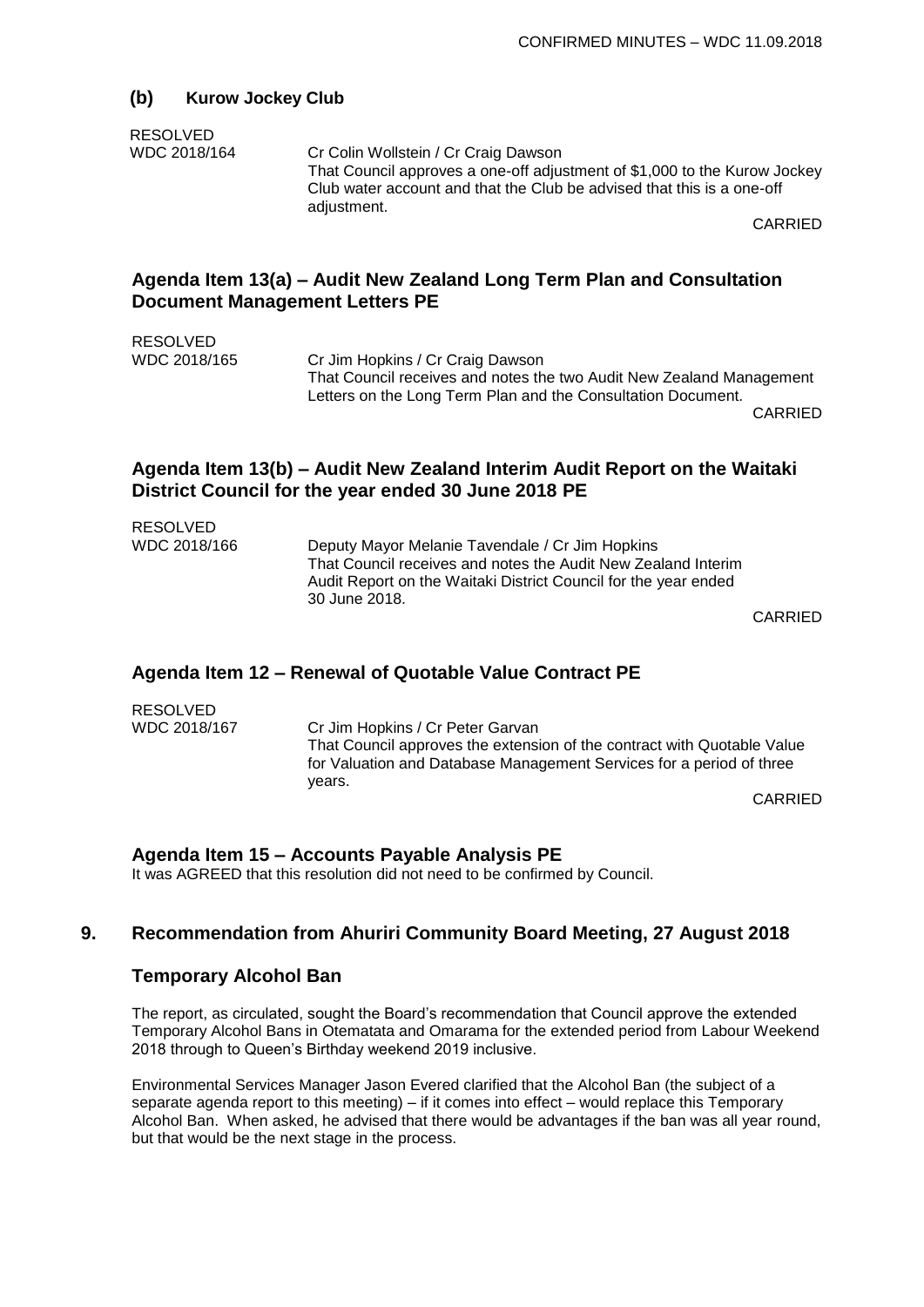RESOLVED WDC 2018/168 Cr Craig Dawson / Cr Bill Kingan That Council approves the extended Temporary Liquor Bans in Otematata and Omarama for the extended period from Labour weekend (9.00pm, Friday 19 October 2018) through to Queen's Birthday weekend (until 6.00am on Monday 3 June 2019) inclusive.

CARRIED

#### **10. Recommendations from Assets Committee Meeting, 28 August 2018**

#### **Road Stopping – Island Street, Maheno**

| <b>RESOLVED</b><br>WDC 2018/169 | Deputy Mayor Melanie Tavendale / Cr Colin Wollstein<br>That Council stops portions of Island Street, Maheno described in the<br>schedule and sells the land to the adjoining owners. |         |
|---------------------------------|--------------------------------------------------------------------------------------------------------------------------------------------------------------------------------------|---------|
|                                 | Road Stopping – 132 Haven Street, Moeraki                                                                                                                                            | CARRIED |

| <b>RESOLVED</b> |  |
|-----------------|--|
| $MDC$ $2040/17$ |  |

WDC 2018/170 Deputy Mayor Melanie Tavendale / Cr Colin Wollstein That Council stops a portion of Haven Street adjacent to 132 Haven Street, Moeraki described in the schedule and transfers the land to the adjoining owner.

CARRIED

#### **Harbour Street Next Steps**

It was noted that the survey to businesses had just been sent out to clarify what hours they would prefer for opening and closing. It was focused on the concept of closing Saturday, and Sunday and public holidays.

It was noted that consultation with retailers had already occurred, and that the topic had been discussed at length. The details had gone to the Assets Committee Meeting where they had been discussed, and now it was time to leave it to management to organise the times.

RESOLVED WDC 2018/171 Deputy Mayor Melanie Tavendale / Cr Colin Wollstein That Council supports closing Harbour Street based around Saturday, Sunday and public holidays from Labour Weekend to Easter.

CARRIED

## **11. Recommendations from Heritage, Environment and Regulatory Committee Meeting, 28 August 2018**

#### **2018 Dangerous and Insanitary Buildings Policy**

| <b>RESOLVED</b> |                                                                                           |
|-----------------|-------------------------------------------------------------------------------------------|
| WDC 2018/172    | Cr Jim Hopkins / Cr Hugh Perkins                                                          |
|                 | That the Heritage, Environment and Regulatory Committee recommends:                       |
|                 | That Council:                                                                             |
|                 | Receives this information<br>1.                                                           |
|                 | 2. Approves the draft Dangerous and Insanitary Buildings Policy, with<br>minor amendments |
|                 | 3. Approves the draft Statement of Proposal, with a consultation period of                |
|                 | 13 September to 15 October 2018                                                           |
|                 | Approves the draft Consultation Document<br>4.                                            |
|                 | 5. Approves the draft Engagement Plan                                                     |

6. Notes that submissions will be heard in the week beginning 29 October 2018.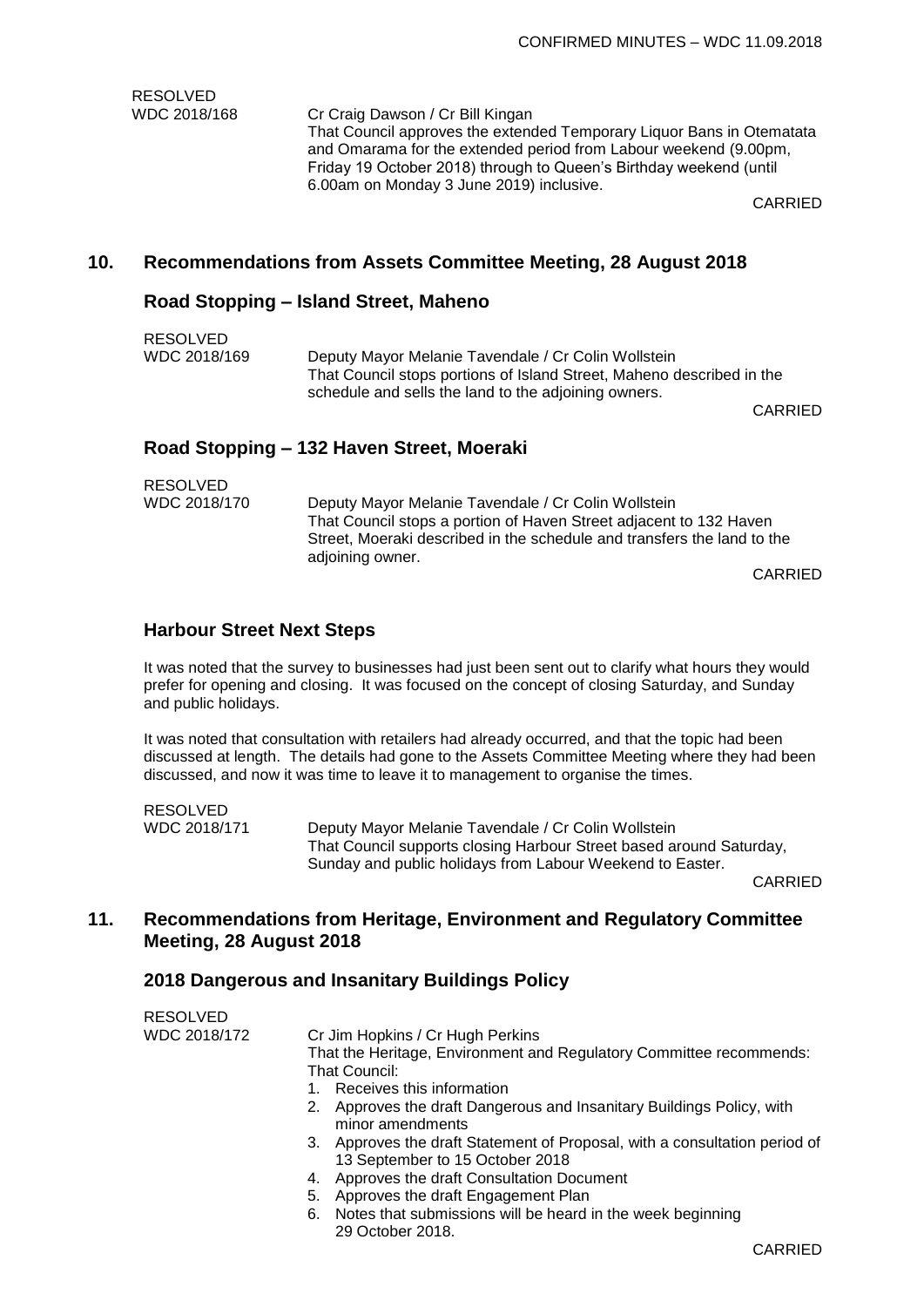# **12. Warrants of Appointment**

| <b>RESOLVED</b><br>WDC 2018/173 |    | Cr Colin Wollstein / Cr Craig Dawson<br>That, subject to successful Police Vetting clearances, Waitaki District<br>Council resolves as follows: |                                                                                                                                                                                                                                                                                                                                                                                                                                                                                                                                                                                                                                                                                                                                                                                                                                                                  |  |
|---------------------------------|----|-------------------------------------------------------------------------------------------------------------------------------------------------|------------------------------------------------------------------------------------------------------------------------------------------------------------------------------------------------------------------------------------------------------------------------------------------------------------------------------------------------------------------------------------------------------------------------------------------------------------------------------------------------------------------------------------------------------------------------------------------------------------------------------------------------------------------------------------------------------------------------------------------------------------------------------------------------------------------------------------------------------------------|--|
|                                 | 1) |                                                                                                                                                 | Waitaki District Council hereby appoints Toby James Armour<br>(Projects and Assets Officer - Property) as:                                                                                                                                                                                                                                                                                                                                                                                                                                                                                                                                                                                                                                                                                                                                                       |  |
|                                 |    | a)                                                                                                                                              | An 'Enforcement Officer' under Section 177 of the Local<br>Government Act 2002 with authority to exercise the following<br>powers:<br>Entry of private land or building other than a<br>i)<br>dwellinghouse (s171);<br>Entry of land or building (including dwellinghouse, if<br>ii)<br>accompanied by a constable) for enforcement purposes<br>(s172);<br>Entry of land or buildings in cases of emergency (s173);<br>iii)<br>and<br>Authority to act (s174).<br>iv)                                                                                                                                                                                                                                                                                                                                                                                            |  |
|                                 |    | b)                                                                                                                                              | An 'Enforcement Officer' under Section 38 of the Resource<br>Management Act 1991 with authority to exercise all the powers<br>of an Enforcement Officer under the Resource Management Act<br>1991, and in particular the following powers:<br>Avoid, Remedy or Mitigate Adverse Effects (s17);<br>i)<br>ii)<br>Acquire Information (s22);<br>Serve abatement notices (s322);<br>iii)<br>Compliance with abatement notices (power to seize)<br>iv)<br>(s323);<br>Issue and effect of excessive noise direction (s327);<br>V)<br>Compliance with an excessive noise direction (s328);<br>vi)<br>Take preventative or remedial action (s330);<br>vii)<br>Carry out, at any reasonable time, inspections of any<br>viii)<br>place or structure (except a dwelling house) (s332);<br>Enter for survey (s333); and<br>ix)<br>Issue infringement notices (s343C):<br>X) |  |
|                                 |    | C)                                                                                                                                              | A 'Litter Control Officer' under Section 5 of the Litter Act 1979<br>with authority to exercise all the powers of a Litter Control<br>Officer under the Litter Act 1979.                                                                                                                                                                                                                                                                                                                                                                                                                                                                                                                                                                                                                                                                                         |  |
|                                 | 2) |                                                                                                                                                 | Waitaki District Council hereby appoints Sarahann du Plooy<br>(Property Officer - fixed-term) as:                                                                                                                                                                                                                                                                                                                                                                                                                                                                                                                                                                                                                                                                                                                                                                |  |
|                                 |    | a)                                                                                                                                              | An 'Enforcement Officer' under Section 177 of the Local<br>Government Act 2002 with authority to exercise the following<br>powers:<br>Entry of private land or building other than a<br>i)<br>dwellinghouse (s171);<br>Entry of land or building (including dwellinghouse, if<br>ii)<br>accompanied by a constable) for enforcement purposes<br>(s172);                                                                                                                                                                                                                                                                                                                                                                                                                                                                                                          |  |

- iii) Entry of land or buildings in cases of emergency (s173); and
- iv) Authority to act (s174).
- b) An 'Enforcement Officer' under Section 38 of the Resource Management Act 1991 with authority to exercise all the powers of an Enforcement Officer under the Resource Management Act 1991, and in particular the following powers:
	- i) Avoid, Remedy or Mitigate Adverse Effects (s17);
	- ii) Acquire Information (s22);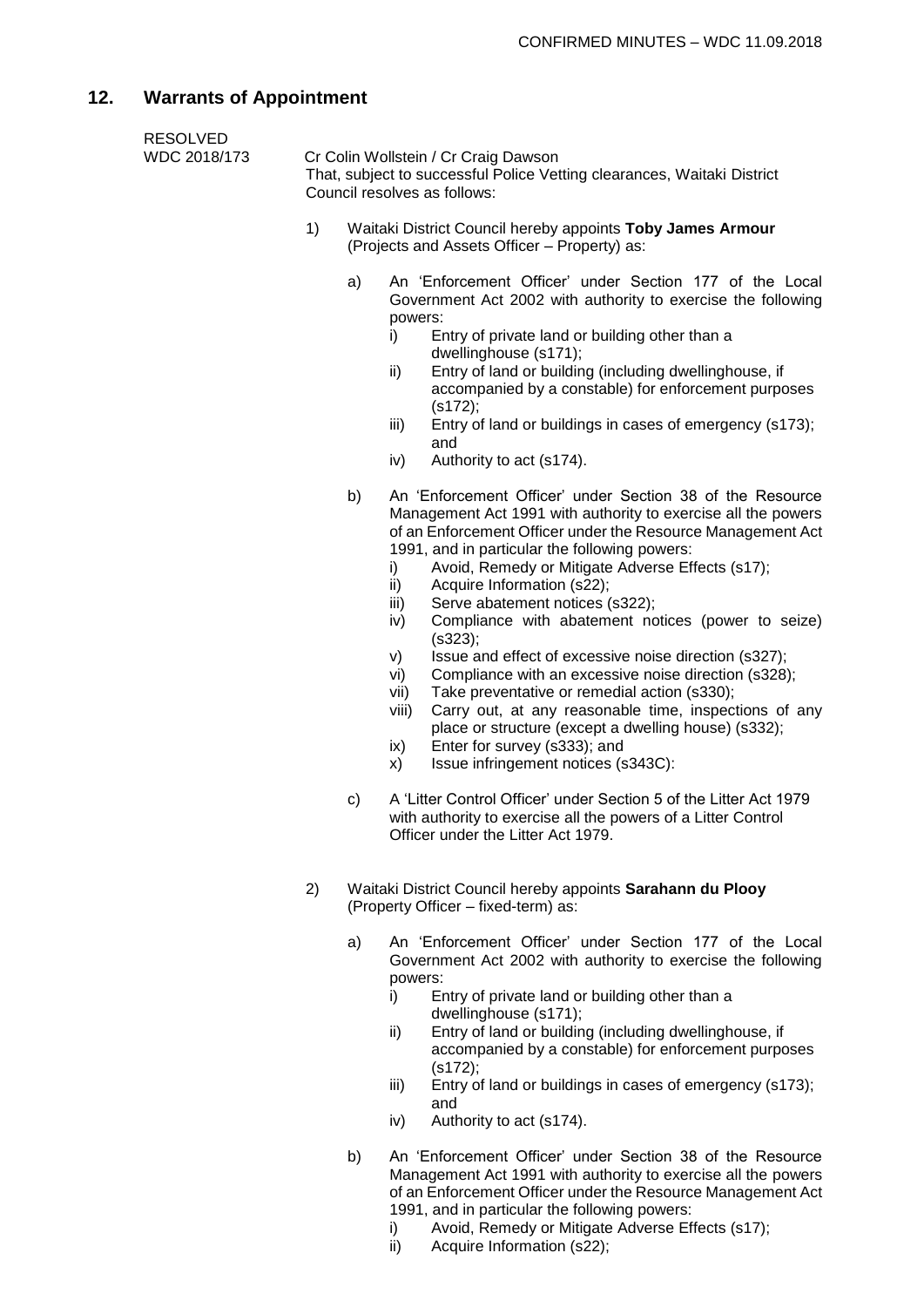- iii) Serve abatement notices (s322);
- iv) Compliance with abatement notices (power to seize) (s323);
- v) Issue and effect of excessive noise direction (s327);
- vi) Compliance with an excessive noise direction (s328);
- vii) Take preventative or remedial action (s330);
- viii) Carry out, at any reasonable time, inspections of any place or structure (except a dwelling house) (s332);
- ix) Enter for survey (s333); and
- x) Issue infringement notices (s343C).
- c) A 'Litter Control Officer' under Section 5 of the Litter Act 1979 with authority to exercise all the powers of a Litter Control Officer under the Litter Act 1979.
- 3) Waitaki District Council hereby appoints **Lindsay Ronald Hyde**  (Parks Officer - Urban) as:
	- a) An 'Enforcement Officer' under Section 177 of the Local Government Act 2002 with authority to exercise the following powers:
		- i) Entry of private land or building other than a dwellinghouse (s171);
		- ii) Entry of land or building (including dwellinghouse, if accompanied by a constable) for enforcement purposes (s172);
		- iii) Entry of land or buildings in cases of emergency (s173); and
		- iv) Authority to act (s174).
	- b) A 'Ranger' under Section 8 of the Reserves Act 1977 with authority to exercise all the powers of a Ranger under the Reserves Act 1977.
	- c) A 'Litter Control Officer' under Section 5 of the Litter Act 1979 with authority to exercise all the powers of a Litter Control Officer under the Litter Act 1979.
	- d) An 'Enforcement Officer' under Section 32 of the Freedom of Camping Act 2011 with authority to exercise all the powers of an Enforcement Officer under the Freedom of Camping Act 2011, and in particular the following powers:
		- i) Issue infringement notices for offences (s27);
		- ii) Require certain information (s35);
		- iii) Require certain persons to leave area (s36); and
		- iv) Seize or impound certain property (s37).

CARRIED

## **13. Waitaki Alcohol Ban 2018**

The report, as circulated, sought Council's adoption of the Waitaki Alcohol Ban 2018 (previously titled Liquor Ban Bylaw) in order to avoid breaching the LGARAA 2012 and proceeding without an active bylaw in place.

Environmental Services Manager Jason Evered advised that the policy documents contained some typographical errors and incorrect numbering which would be corrected before they were released for consultation.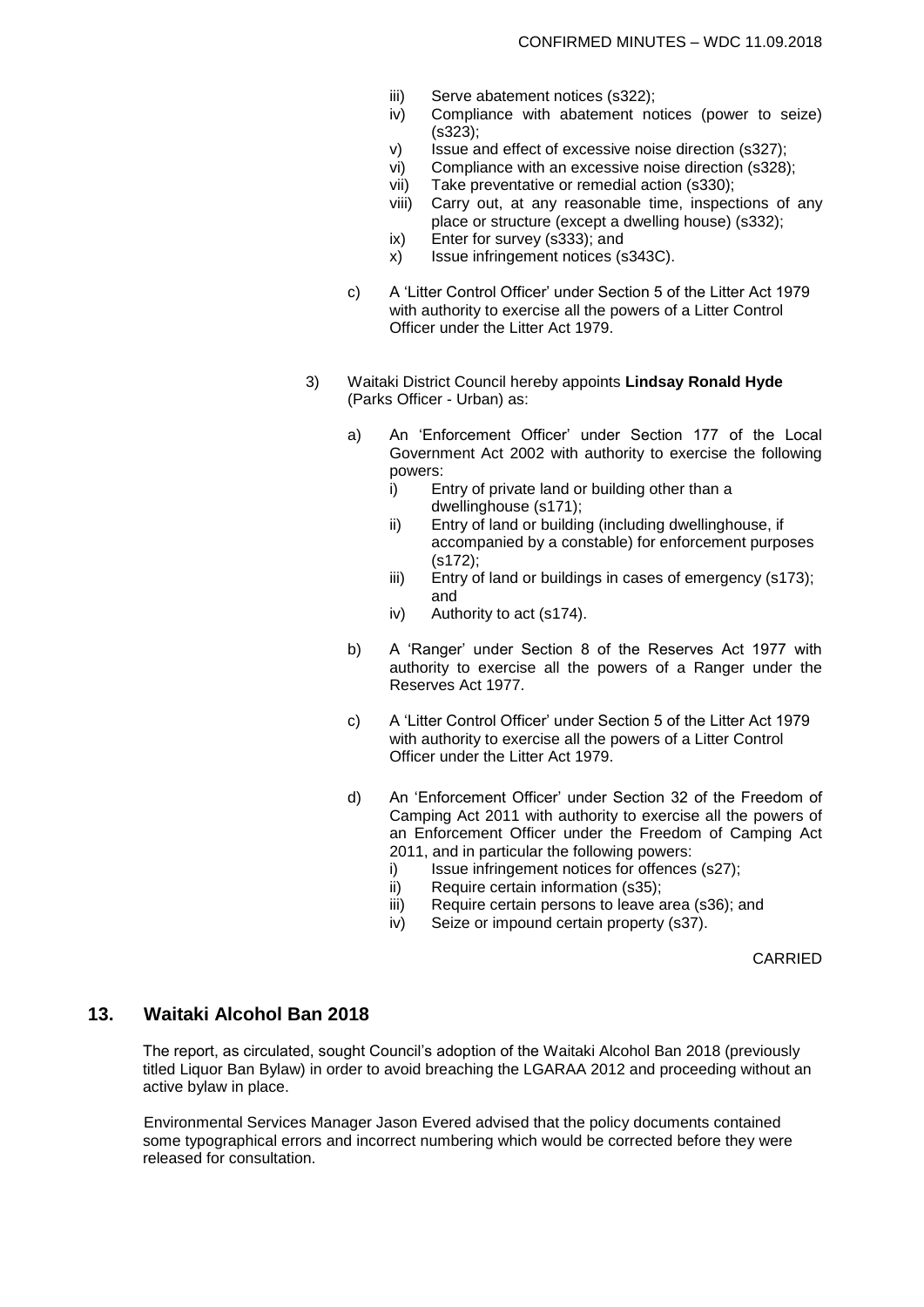RESOLVED

WDC 2018/174 Cr Colin Wollstein / Cr Craig Dawson That Council:

- 1. Receives and notes this information
- 2. Approves the draft Waitaki Alcohol Ban 2018 for consultation
- 3. Approves the draft Statement of Proposal
- 4. Approves the draft Consultation Document
- 5. Notes that all submissions will be heard.

CARRIED

#### **14. Local Alcohol Policy**

The report, as circulated, sought Council's approval to defer the development of a Local Alcohol Policy (LAP) as there is little evidence or information to indicate that a LAP would address the known alcohol issues in the district.

It was noted that the report mentioned working with other councils to develop a joint Local Alcohol Policy. In response, Environmental Services Manager Jason Evered suggested all opportunities could be explored, and Group Manager Lichelle Guyan may already have commenced those with other councils.

Cr Colin Wollstein and Cr Peter Garvan both held the view that the liquor industry would fight any attempt to have a Local Alcohol Policy. The Chair noted that the recent remit passed at the Local Government New Zealand Annual General Meeting was about strengthening LAPs to deal with such matters.

Another Councillor noted that legislation was not adequate to address the issues, and having a LAP at this time would be a waste of time and money.

RESOLVED

WDC 2018/175 Cr Jim Hopkins / Cr Colin Wollstein That Council:

- 1. Receives and notes the information in this report; and
- 2. Approves the deferral of a Local Alcohol Policy (LAP).

CARRIED

#### **15. Dog Control Policy and Practices Report 2018**

The report, as circulated, sought to meet Council's legislative requirements by reporting on dog control and practices for 2018.

| <b>RESOLVED</b> |               |                                                                                                                            |
|-----------------|---------------|----------------------------------------------------------------------------------------------------------------------------|
| WDC 2018/176    |               | Cr Craig Dawson / Cr Jim Hopkins                                                                                           |
|                 | That Council: |                                                                                                                            |
|                 | Act 1996.     | Adopts the report as required under section 10A of the Dog Control                                                         |
|                 | 2.            | Makes the report available via its website and places<br>advertisements in appropriate newspapers to confirm the report is |

- available. 3. Notes that, once adopted, the report is sent to the Secretary for
	- Local Government.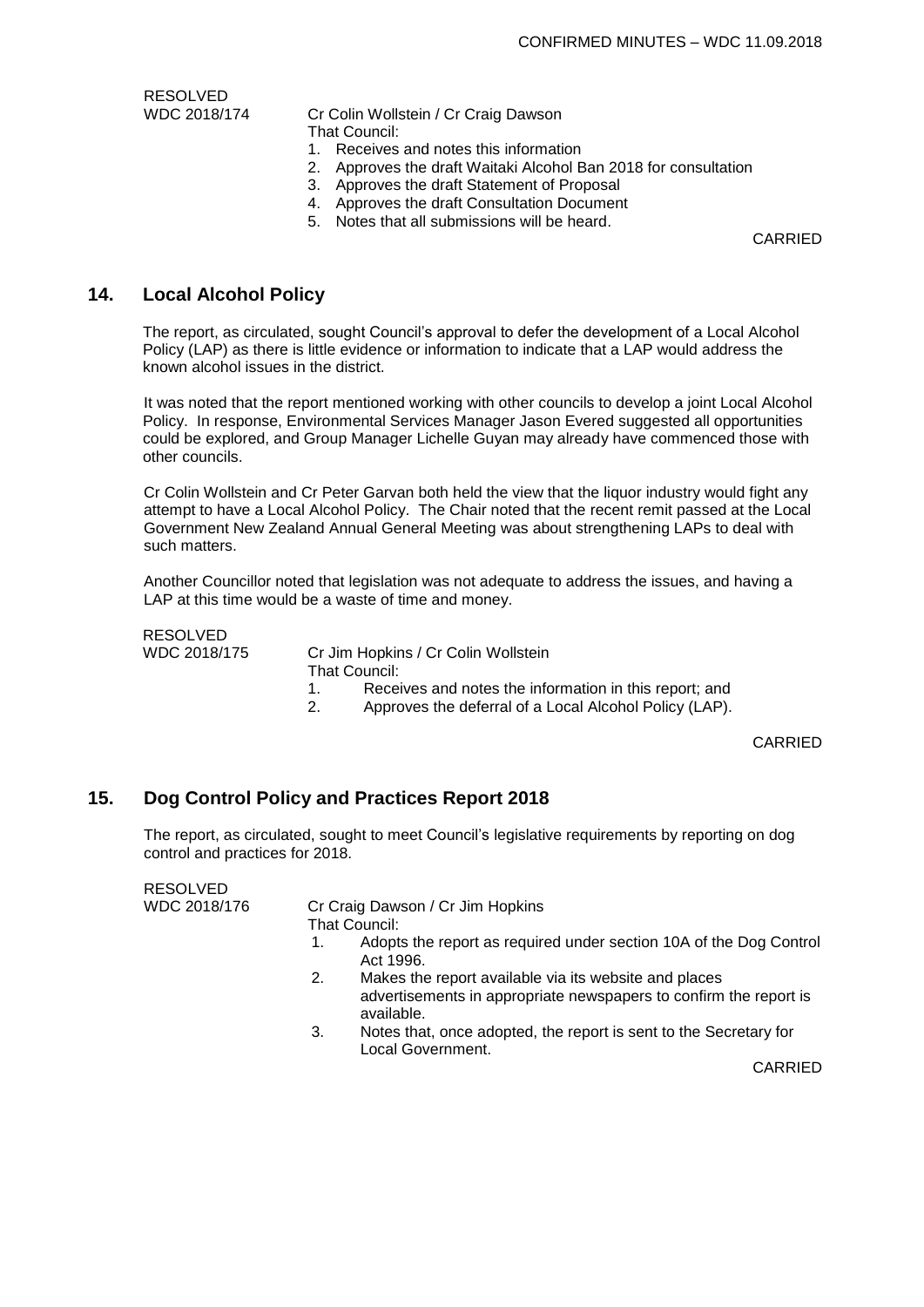#### *The meeting was adjourned for lunch at 12.32pm, and reconvened at 1.00pm.*

The Chair welcomed intern Dominic Williams to the meeting. Building Services Manager Roger Cook introduced Dominic, noting that his energy, passion, interest and ability to fit into the team had been welcomed and appreciated; he had been an "absolutely superb" team member and contributor.

#### **Intern Presentation – Dominic Williams**

Dominic said he was studying planning, public policy and management at the University of Oregon. The focus of his degree was on sustainable economic development, and he was very interested in climate change mitigation and "smart cities".

He loved New Zealand, and had particularly enjoyed the opportunity to travel around including to Arthur's Pass, Franz Josef, Milford Sound ("the highlight of my life"), "having a blast in Dunedin" (rugby), and seeing "amazing" Queenstown.

His intern work at Council had been varied, and including reviewing the Dangerous and Insanitary Buildings Policy and the Alcohol Ban Policy. He had also worked with others on projects and issues like Warmer Kiwi Homes; Researching Voluntary Rates Schemes; erosion, waterfront redevelopment; tiny housing; Enviroschools; local energy usage; gambling and TAB venues; UNESCO heritage site (eg buffer zones and penguins); and UNESCO geoparks and associated policies.

He had had five learning goals, as follows:

- Experience the real-world working environment of a potential career field  $-$  this was his first time working 40 hours per week!
- Improve organisational skills in terms of efficiency
- Expand knowledge of climate change and the unique needs of individual regions
- Experience urban planning from a public sector perspective (incredibly interesting and fulfilling)
- Develop his presentation skills.

Dominic believed he had nailed all of them, and had enjoyed the experience throughout! His experience at WDC had been "enlightening".

He would be graduating in December, and would then do some more travel before getting into work. He hoped to come back to New Zealand to see more, before his visa expired in June next year.

Dominic then engaged with Councillors for a Q&A session, where topics raised from tiny houses (is Oamaru ready for them? Yes, he believed so); local energy – options to replace some forms of heating would be referenced in his report; "smart cities" – in reality, this was about connections and interconnections, creating things that are more sustainable, reducing energy use in buildings; the number of vehicle miles driven; and using sensors to use energy at the best times and for maximum benefit.

Mayor Gary Kircher thanked Dominic for his presentation, and highlighted the interesting array of projects and topics that he had been involved with during his time with Council. He presented Dominic with an internship completion certificate and wished him all the best for the future.

The Chair then declared the Council Meeting adjourned, at 1.18pm, to enable the Finance, Audit and Risk Committee Meeting to be held.

The Chair reconvened the Council Meeting at 2.10pm, and directed discussions to Agenda Item 16.

#### **16. Event Coordination Budget**

The report, as circulated, sought to determine whether Council establishes an Event Coordination budget to provide support to those local events that fall outside the coordination of Tourism Waitaki.

The following points were highlighted / clarified during discussion on the report:

- An original concept for assistance with event coordination was for a full-time temporary role for three months, but it had been determined that that would not deliver what was required. Therefore, a part-time role for a longer period of time was being sought.
- The proposed budget of \$35k could be reduced to \$20k-\$25k to see how that goes initially, and then it could be added to later as required.
- The report does not discuss how the role will deliver the event coordination, to provide some flexibility on that – it might start with one day a week, and then move to two days as required.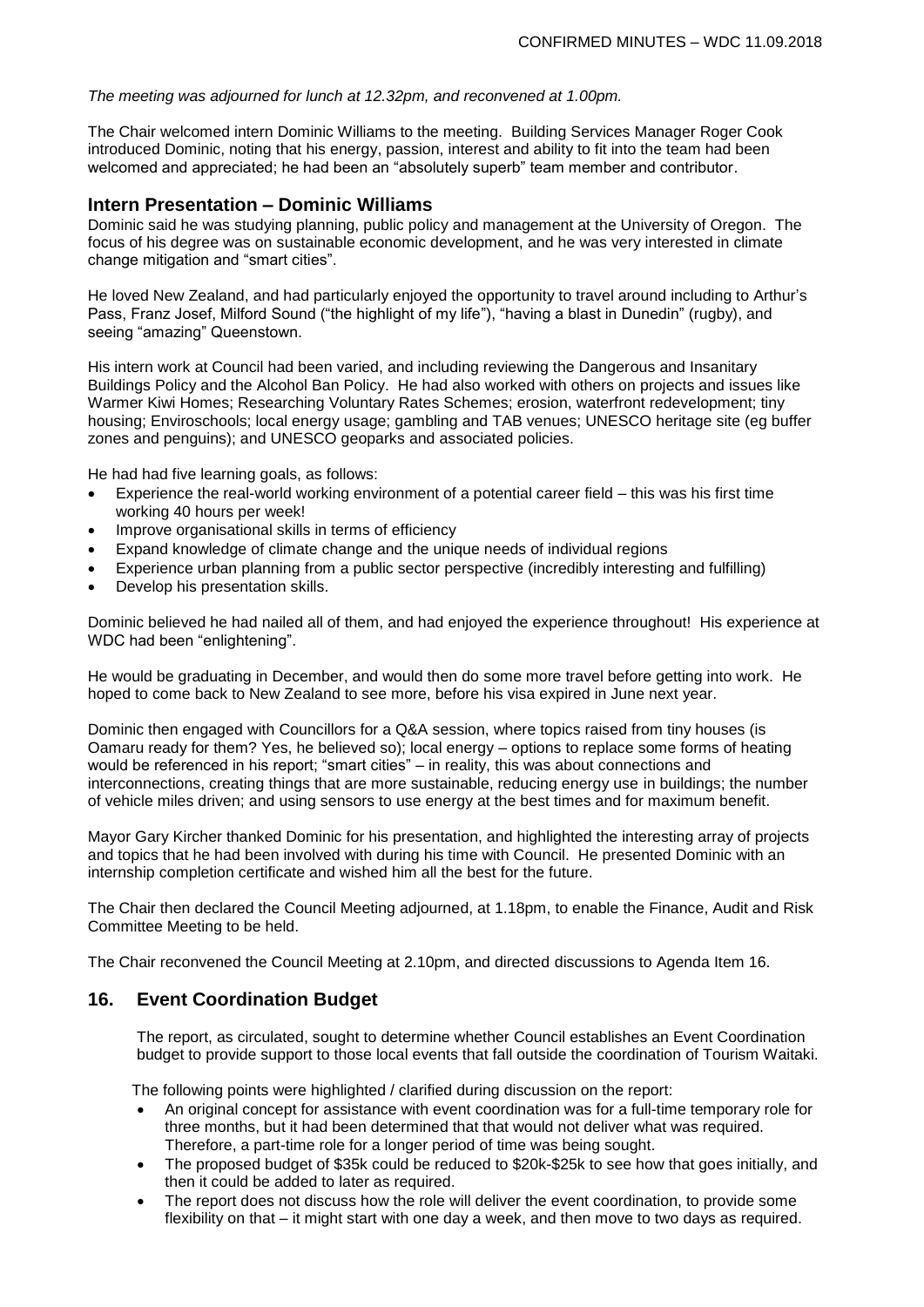Deputy Mayor Melanie Tavendale said she wanted to move the motion as it was recommended in the report. She supported having \$20k for the position, and then \$5k for each major event. She favoured stating the amount to be spent on each event and where the funding was to come from. The Chair suggested the Whitestone Dividend could be the funding source for this year, with a funding review to be done for subsequent years.

Another Councillor suggested a contestable fund could be established instead. Yet another proposed to vote against the motion because there was no information in the report about whether the event coordination budget was required to meet increased demand for entertainment.

RESOLVED Deputy Mayor Melanie Tavendale / Cr Craig Dawson WDC 2018/177 That Council establishes an Event Coordination budget of \$35,000 funded from the Whitestone Dividend to provide additional support to smaller key events within the district, with funding for future years to be reviewed as part of the 2019/20 Annual Plan.

> CARRIED AGAINST: Cr Hugh Perkins, Cr Jan Wheeler, Cr Guy Percival

The Chair adjourned the meeting at 2.28pm for the Council Hearings on the Class 4 TAB and Gambling Policy Reviews.

At 2.57pm, the Chair reconvened the Council Meeting, and signalled his intention to move into Public Excluded.

### **22(a) Resolution to Exclude the Public**

RESOLVED

WDC 2018/178 Deputy Mayor Melanie Tavendale / Cr Hugh Perkins That the public be excluded from the following part of the proceedings of this meeting, namely agenda items 23, 24, 25, 26, 27, and 28.

The general subject of each matter to be considered while the public is excluded; the reasons for passing this resolution in relation to each matter, and the specific grounds under Section 48(1) of the Local Government Official Information and Meetings Act 1987 for the passing of this resolution are as follows:

| General subject of each matter<br>to be considered |                                                                                                     | Reason for passing this resolution in relation to each<br>matter $-$ Section 48(1)                                     |
|----------------------------------------------------|-----------------------------------------------------------------------------------------------------|------------------------------------------------------------------------------------------------------------------------|
| 23.                                                | Public Excluded:<br>Confirmation of Public Excluded                                                 | To protect the privacy of natural persons.                                                                             |
|                                                    | Meeting Minutes - Council Meeting<br>31 July 2018 PE                                                | Section $48(1)(a)$<br>(The disclosure of the information would cause                                                   |
| 24.                                                | Recommendations from Assets<br>Committee Meeting, 28 August 2018                                    | unnecessary personal embarrassment to the persons<br>concerned.)                                                       |
|                                                    | PF.                                                                                                 | To enable the Council to carry out commercial                                                                          |
| 25.                                                | Lease of Lands PE                                                                                   | negotiations without prejudice or disadvantage.                                                                        |
| 26.                                                | Harbour Visitor Accommodation PE                                                                    | Section $48(l)(a)$                                                                                                     |
| 27.<br>28.                                         | Waitaki Heritage Fund PE<br>Decisions Regarding Release of Public<br><b>Excluded Information PE</b> | (Premature disclosure of the information would<br>detrimentally affect the Council's position in the<br>negotiations.) |

These resolutions are made in reliance on Section 48(1) of the Local Government Official Information and Meetings Act 1987 and the particular interest or interests protected by Section 6 or Section 7 of the Act or Section 6 or Section 7 or Section 9 of the Official Information Act 1982, as the case may require, which would be prejudiced by holding of the whole or the relevant part of the proceedings of the meeting in public are as shown above (in brackets) with respect to each item.

**Public Excluded Minutes apply**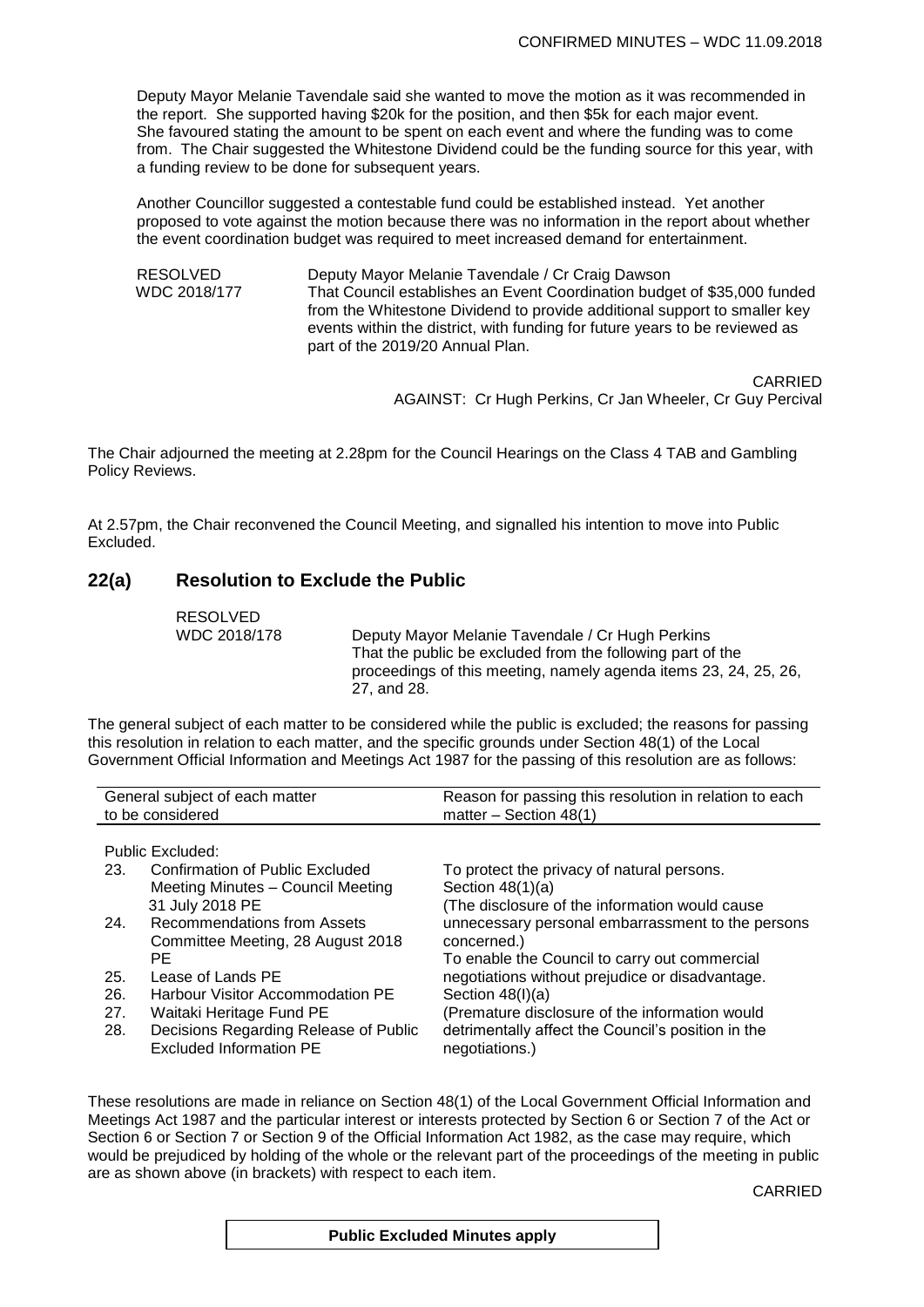## **29. Resolution to Return to the Public Meeting**

RESOLVED

WDC 2018/185 Deputy Mayor Melanie Tavendale / Cr Craig Dawson That Council resumes in open meeting and decisions made in public excluded session are confirmed and made public as and when required and considered.

CARRIED

The Chair then directed the meeting back to the remaining Public Agenda Items, namely 19 and 20.

#### **19. Grants and Awards (January – June 2018)**

The memorandum, as circulated, summarised and advised Council of the distribution of funding that has been approved by the Grants and Awards Committee for the period January – June 2018.

It was noted that this reporting would be provided every six months in future.

There was a query about whether Moeraki Cliffs' biodiversity funding application had not been granted. Cr Jeremy Holding confirmed that it had been granted, so that was an error in the report.

| <b>RESOLVED</b> |                                                  |
|-----------------|--------------------------------------------------|
| WDC 2018/186    | Cr Bill Kingan / Cr Craig Dawson                 |
|                 | That Council receives and notes the information. |

CARRIED

#### **20. Development Contributions Decisions Made Under Delegated Authority**

The report, as circulated, sought to ensure that Council is informed of the decisions made by the Development Contributions Committee under delegated authority.

Group Manager Paul Hope noted that there had been concerns about the number of deferred payment arrangements being put in place. Most were long-standing issues that have come up, and some had been a surprise for applicants. The process was coming to an end now, though, and the intention was to get matters sorted in a more timely manner.

RESOLVED WDC 2018/187 Cr Jim Hopkins / Cr Craig Dawson That Council receives and notes the information.

**CARRIED** 

## **30. Release of Previously Public Excluded Information**

RESOLVED

In accordance with Clause 17.5 of the Waitaki District Council Standing Orders 2016 to 2019, and with Resolution WDC 2018/184 of this meeting, Council agreed to release in the public minutes of this 11 September 2018 Council Meeting the following previously public excluded information:

### **23. Confirmation of Public Excluded Meeting Minutes PE**

| 11 LUUL V LU |                                                                    |
|--------------|--------------------------------------------------------------------|
| WDC 2018/180 | Cr Jim Hopkins / Cr Craig Dawson                                   |
|              | That Council confirms public excluded minutes of the 31 July 2018  |
|              | Council meeting, as circulated, as a true and correct record, with |
|              | minor typographical corrections.                                   |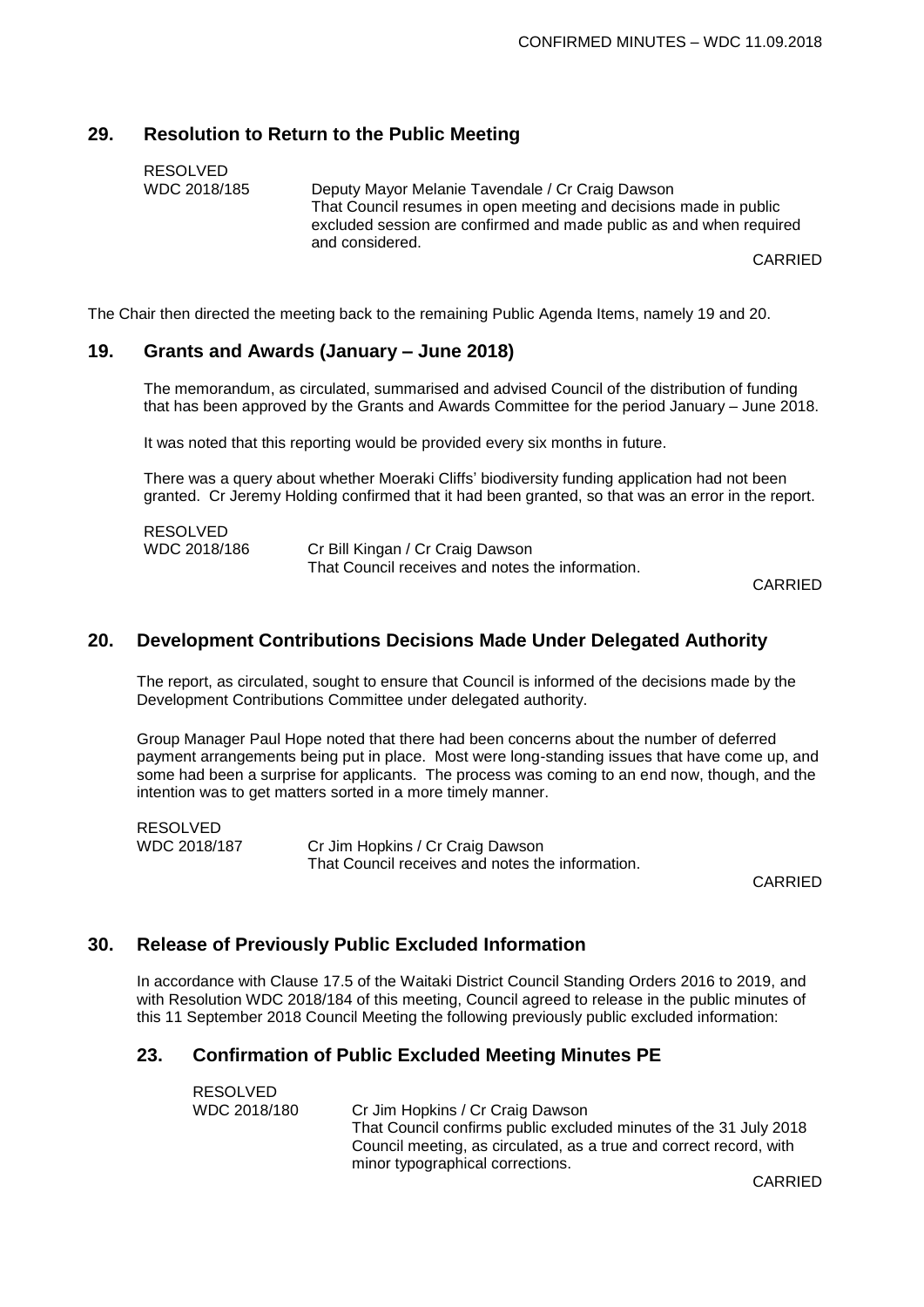## **25. Lease of Lands PE**

| <b>RESOLVED</b> |    |                                                                                                                                                                                          |
|-----------------|----|------------------------------------------------------------------------------------------------------------------------------------------------------------------------------------------|
| WDC 2018/182    |    | Cr Craig Dawson / Cr Colin Wollstein<br>That Council:                                                                                                                                    |
|                 | 1. | Pursuant to the Reserves Act 1977, and within the<br>delegation from the Minister of Conservation, leases the<br>Omarama property to Fire and Emergency New Zealand<br>(FENZ).           |
|                 | 2. | Pursuant to the Local Government Act 2002, leases the<br>Hampden and Kakanui properties to Fire and Emergency<br>New Zealand (FENZ).                                                     |
|                 | 3. | Agrees that all leases will be for a period not exceeding 35<br>years (less one day).                                                                                                    |
|                 | 4. | Conditionally transfers the improvements on the Hampden,<br>Kakanui and Omarama sites to Fire and Emergency New<br>Zealand (FENZ).                                                       |
|                 | 5. | Transfers the assets at the Windsor Fire and Emergency<br>New Zealand (FENZ) occupied site to Fire and Emergency<br>New Zealand (FENZ) at a nominal consideration.                       |
|                 | 6. | Resumes full ownership of the Macraes Fire and<br>Emergency New Zealand (FENZ) occupied property and<br>subsequently authorise officers to commence proceedings<br>to sell the property. |
|                 | 7. | Authorises the Chief Executive to take the relevant action.                                                                                                                              |

CARRIED

#### **26. Harbour Visitor Accommodation PE**

RESOLVED

WDC 2018/179 Cr Colin Wollstein / Cr Guy Percival That Council approves the final development design for the Harbour Visitor Accommodation situated on the corner of Tyne Street and (now closed) Arun Street submitted by Pacific View Suites Limited.

> CARRIED AGAINST: Cr Jim Hopkins

### **27. Waitaki Heritage Fund PE**

# RESOLVED<br>WDC 2018/183

Cr Jim Hopkins / Deputy Mayor Melanie Tavendale That Council:

- 1. Increases the membership of the Waitaki Heritage Fund Committee to six, consisting of three Councillors or Councilappointed representatives and three other members as Heritage New Zealand representatives, with a quorum of four;
- 2. Approves that, once the Waitaki Heritage Fund Committee membership has been formed as in (1) above, the Waitaki Heritage Fund Committee will review and update the Waitaki Heritage Fund Agreement and the Waitaki Heritage Fund Criteria;
- 3. Agrees that the Waitaki Heritage Fund Committee will report to Council twice a year on applications received and funding dispersed.